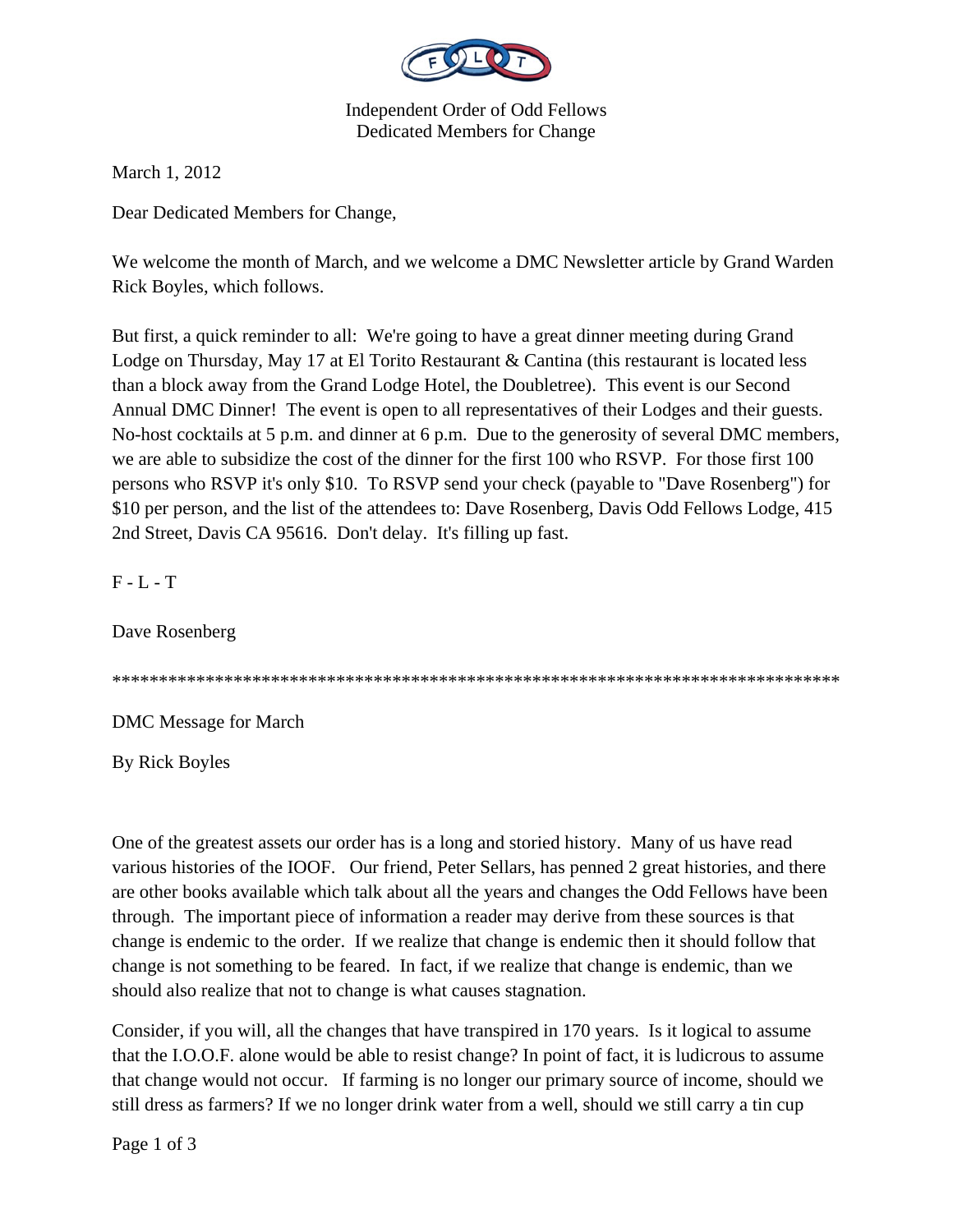

Independent Order of Odd Fellows Dedicated Members for Change

around with us, in honor of the time when our ancestors did? Of course not, because it is logical to adapt. And adapt is what we should do, and soon.

There are those who say that we can't alter our basic moral guidelines of friendship, love and truth, but whoever would dream of touching these dynamic ideals? In my mind, we have strayed from these ideals by enduring members who resist anyone with new ideas, who banter about friendship love and truth while they plan a tireless subterfuge which only succeeds in weakening our order even more. This year at Grand Lodge we are going to have to decide which path our order is going to take. Do we go back, or do we go forward? If we go back, I believe we doom ourselves to ultimate failure, simply by virtue of doing nothing. Nothing means that if our average age is 65 to 70 years old, simply by adhering to modern mortality tables, our order will be gone within 10 years. If we go forward, we say to the world, that we want the young to join us, not just as our juniors, but as our heirs, as those great individuals that will be able to propel us into the near and distant future.

What should be encouraging to each and every member is that there are lodges which embrace the world of today. Some lodges fear new members to such a degree that they no longer open their doors to the public at all, but the lodges which are growing, are those who realize that the true future to the order, if we are to survive, is to find a common ground with a diverse public. Is this a radical notion? Hardly, in fact, in William Whalen's book "Handbook of Secret Organizations" he notes that the I.O.O.F. was originally started as a common man's response to the more exclusive group, the Masons. So, if this is the case, our group was founded initially on the basis of change. In my opinion, it is the lodges that fear change that are really harming the order. Which lodges point to success - the Davis, San Francisco, Hayward lodges which now boast a large percentage of our statewide membership, or the lodges that struggle to maintain a quorum on a regular basis? It's time to smell the coffee before we all vanish simply by virtue of our age.

No one says that all lodges should be run like Davis. On the contrary, our committee is made up of concerned members from throughout the state. But, conversely, should we be listening to those who are unable to garner a quorum in their own lodge? We are at a critical juncture, and must listen to anyone and everyone with their ideas for membership. Let's not as an order dismiss any individual who has a new and fresh idea. Just as our moral guidelines call for friendship, love and truth, let's realize that our future relies on the way in which we cope with today. Let's not let our actions be guided by anger and resentment towards anything new. No member, no matter how sincere, should be allowed to bully others into submission. It's time that we all join hands and realize that our basic precepts of friendship, love and truth are the bonds which will enable us to face an uncertain future.